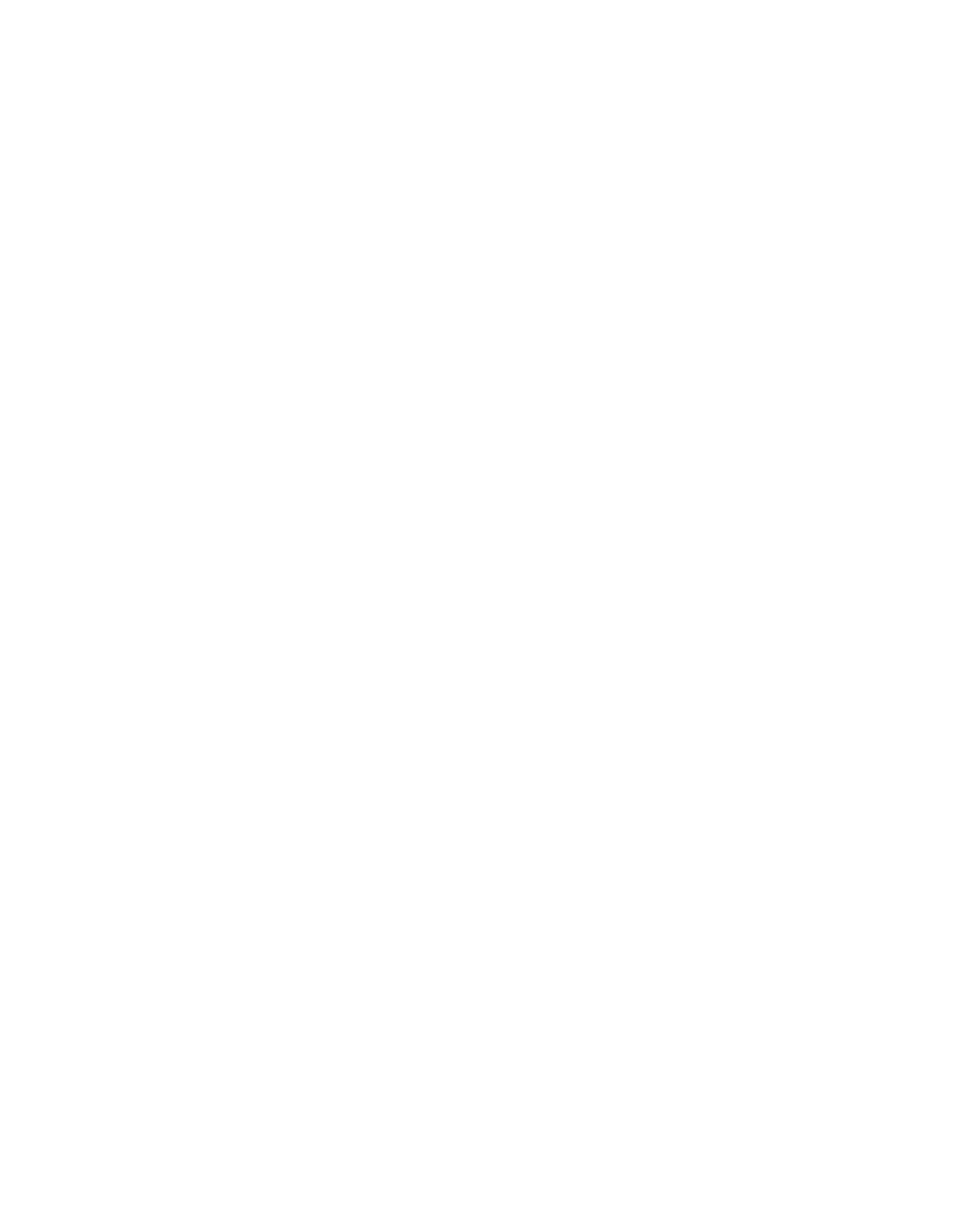# **PART 7. TRAFFIC CONTROLS FOR SCHOOL AREAS**

# **TABLE OF CONTENTS**

#### **Page**

# **CHAPTER 7A. GENERAL**

| Section 7A.01      |              |  |
|--------------------|--------------|--|
| Section 7A.02      |              |  |
| Section 7A.03      |              |  |
| Section 7A.04      |              |  |
| Section 7A.05      |              |  |
| Section 7A.06      |              |  |
| Section 7A.07      |              |  |
| Section 7A.08      |              |  |
| Section 7A.09      |              |  |
| Section 7A.10      |              |  |
| <b>CHAPTER 7B.</b> | <b>SIGNS</b> |  |
| Section 7B.01      |              |  |
| Section 7B.02      |              |  |
| Section 7B.03      |              |  |
| Section 7B.04      |              |  |
| Section 7B.05      |              |  |

| $500$ $1011$ $1101$ |                                                                     |  |
|---------------------|---------------------------------------------------------------------|--|
| Section 7B.05       |                                                                     |  |
| Section 7B.06       |                                                                     |  |
| Section 7B.07       |                                                                     |  |
| Section 7B.08       | School Advance Warning Assembly (S1-1 with Supplemental Plaque)7B-2 |  |
| Section 7B.09       |                                                                     |  |
| Section 7B.10       |                                                                     |  |
| Section 7B.11       |                                                                     |  |
| Section 7B.12       |                                                                     |  |
| Section 7B.13       |                                                                     |  |
| Section 7B.14       |                                                                     |  |
|                     |                                                                     |  |

# **CHAPTER 7C. MARKINGS**

| Section 7C.02 |  |
|---------------|--|
|               |  |
| Section 7C.04 |  |
| Section 7C.05 |  |
|               |  |
|               |  |

# **CHAPTER 7D. SIGNALS**

| Section<br>and the contract of the contract of the contract of the contract of the contract of the contract of the contract of the contract of the contract of the contract of the contract of the contract of the contract of the contra<br>D.VI<br>_ _ _ _ _ | степетат |  |
|----------------------------------------------------------------------------------------------------------------------------------------------------------------------------------------------------------------------------------------------------------------|----------|--|
|                                                                                                                                                                                                                                                                |          |  |

# **CHAPTER 7E. CROSSING SUPERVISION**

| Section 7E.01 |  |
|---------------|--|
| Section 7E.02 |  |
| Section 7E.03 |  |
| Section 7E.04 |  |
| Section 7E.05 |  |
| Section 7E.06 |  |
| Section 7E.07 |  |
|               |  |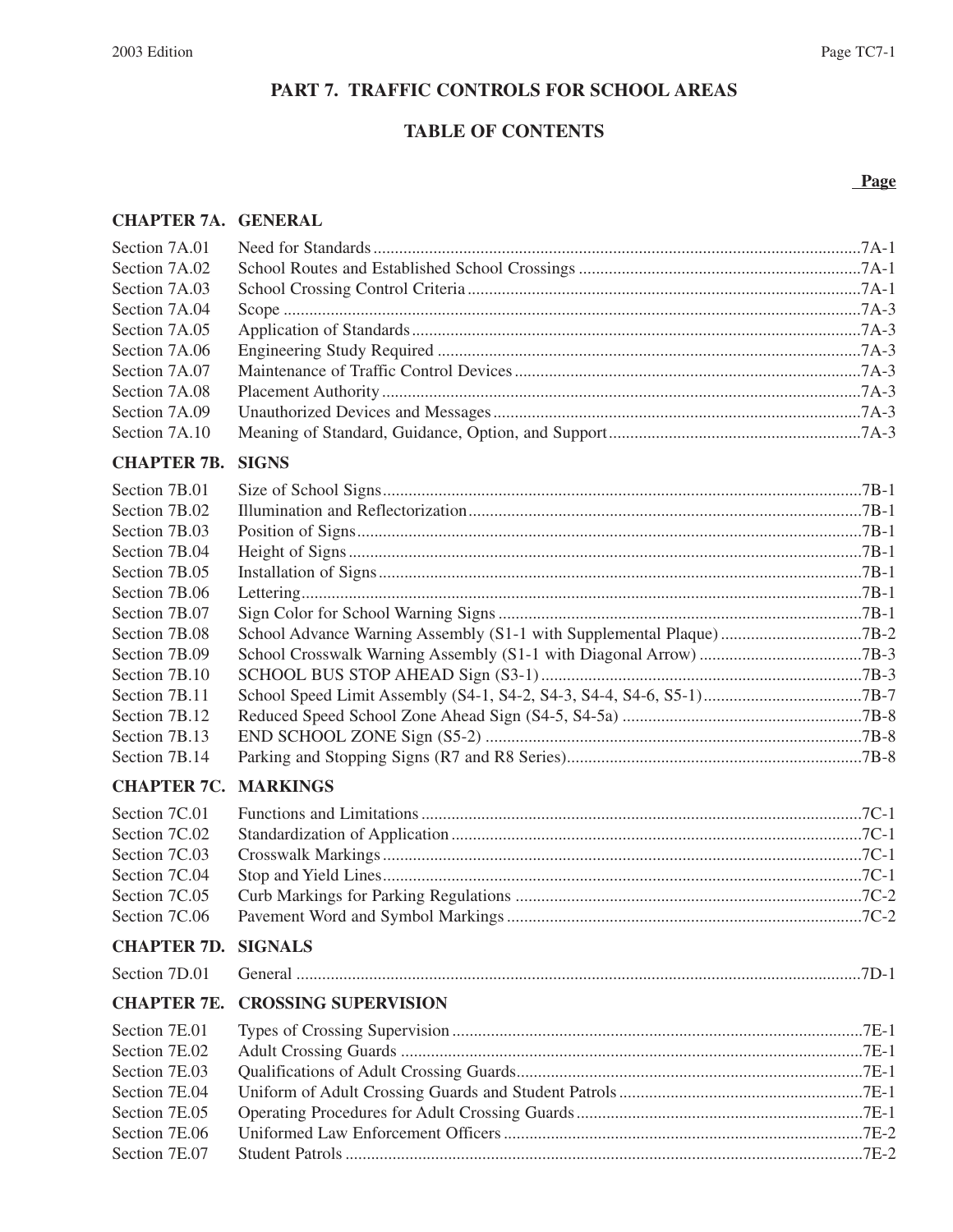| <b>CHAPTER 7F. GRADE-SEPARATED CROSSINGS</b> |  |
|----------------------------------------------|--|
|                                              |  |
|                                              |  |

Section 7F.03 Criteria for Use of Grade-Separated Crossings .......................................................................7F-1

# **FIGURES**

| <b>CHAPTER 7A. GENERAL</b>  |                                                                                  |
|-----------------------------|----------------------------------------------------------------------------------|
| Figure 7A-1                 |                                                                                  |
| <b>CHAPTER 7B. SIGNS</b>    |                                                                                  |
| Figure 7B-1                 | $.7B-4$                                                                          |
| Figure 7B-2                 |                                                                                  |
| Figure 7B-3                 | Examples of Signing for School Area Traffic Control with School Speed Limits7B-6 |
| Figure 7B-4                 |                                                                                  |
| <b>CHAPTER 7C. MARKINGS</b> |                                                                                  |
| Figure 7C-1                 |                                                                                  |
| <b>TABLES</b>               |                                                                                  |

# **CHAPTER 7B. SIGNS**

| Table 7B-1 |  |  |
|------------|--|--|
|------------|--|--|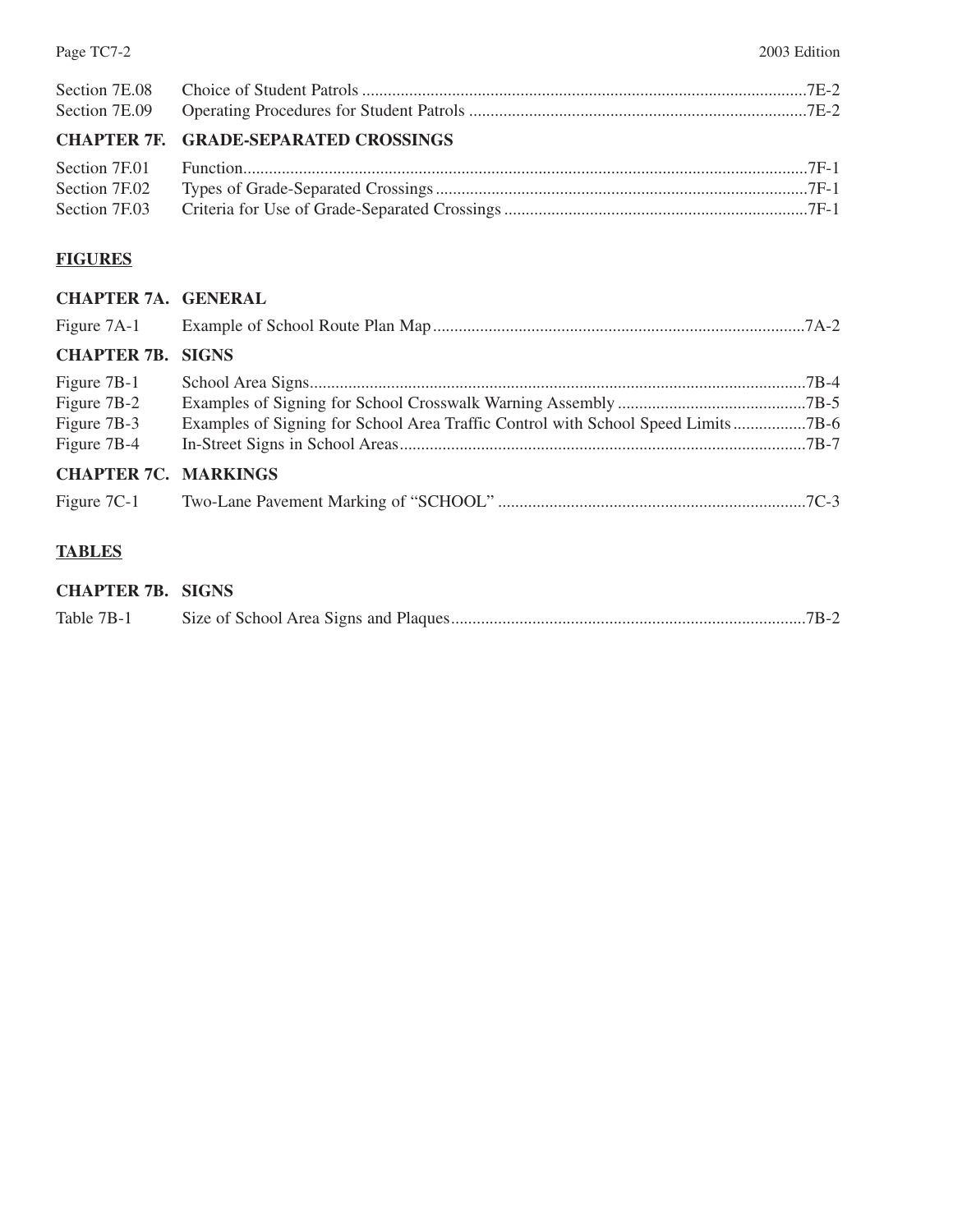# **CHAPTER 7A. GENERAL**

# **Section 7A.01 Need for Standards**

Support:

It is important to stress that regardless of the school location, the best way to achieve reasonably safe and effective traffic control is through the uniform application of realistic policies, practices, and standards developed through engineering judgment.

Pedestrian safety depends upon public understanding of accepted methods for efficient traffic control. This principle is especially important in the control of pedestrians, bicycles, and other vehicles in the vicinity of schools. Neither pedestrians on their way to or from school nor road users can be expected to move safely in school areas unless they understand both the need for traffic controls and how these controls function for their benefit.

Procedures and devices that are not uniform might cause confusion among pedestrians and road users, prompt wrong decisions, and contribute to crashes. To achieve uniformity of traffic control in school areas, comparable traffic situations need to be treated in a consistent manner. Each traffic control device and control method described in Part 7 fulfills a specific function related to specific traffic conditions.

A uniform approach to school area traffic controls assures the use of similar controls for similar situations (which promotes uniform behavior on the part of motorists, pedestrians, and bicyclists).

A school traffic control plan permits the orderly review of school area traffic control needs, and the coordination of school/pedestrian safety education and engineering activities.

#### Guidance:

A school route plan for each school serving elementary to high school students should be prepared in order to develop uniformity in the use of school area traffic controls and to serve as the basis for a school traffic control plan for each school.

The school route plan, developed in a systematic manner by the school, law enforcement, and traffic officials responsible for school pedestrian safety, should consist of a map (see Figure 7A-1) showing streets, the school, existing traffic controls, established school walk routes, and established school crossings.

The type(s) of school area traffic control devices used, either warning or regulatory, should be related to the volume and speed of vehicular traffic, street width, and the number and age of the students using the crossing.

School area traffic control devices should be included in a school traffic control plan.

#### Support:

Reduced speed limit signs for school areas and crossings are included in this Manual solely for the purpose of standardizing signing for these zones and not as an endorsement of mandatory reduced speed zones.

# **Section 7A.02 School Routes and Established School Crossings**

Support:

The planning criterion for school walk routes might make it necessary for children to walk an indirect route to an established school crossing located where there is existing traffic control and to avoid the use of a direct crossing where there is no existing traffic control.

Guidance:

School walk routes should be planned to take advantage of existing traffic controls.

The following factors should be considered when determining the feasibility of requiring children to walk a longer distance to a crossing with existing traffic control:

- A. The availability of adequate sidewalks or off-roadway sidewalk areas to and from the location with existing control;
- B. The number of students using the crossing;
- C. The age levels of the students using the crossing; and
- D. The total extra walking distance.

# **Section 7A.03 School Crossing Control Criteria**

#### Support:

Alternate gaps and blockades are inherent in the traffic stream and are different at each crossing location. For safety, students need to wait for a gap in traffic that is of sufficient duration to permit reasonably safe crossing. When the delay between the occurrence of adequate gaps becomes excessive, students might become impatient and endanger themselves by attempting to cross the street during an inadequate gap.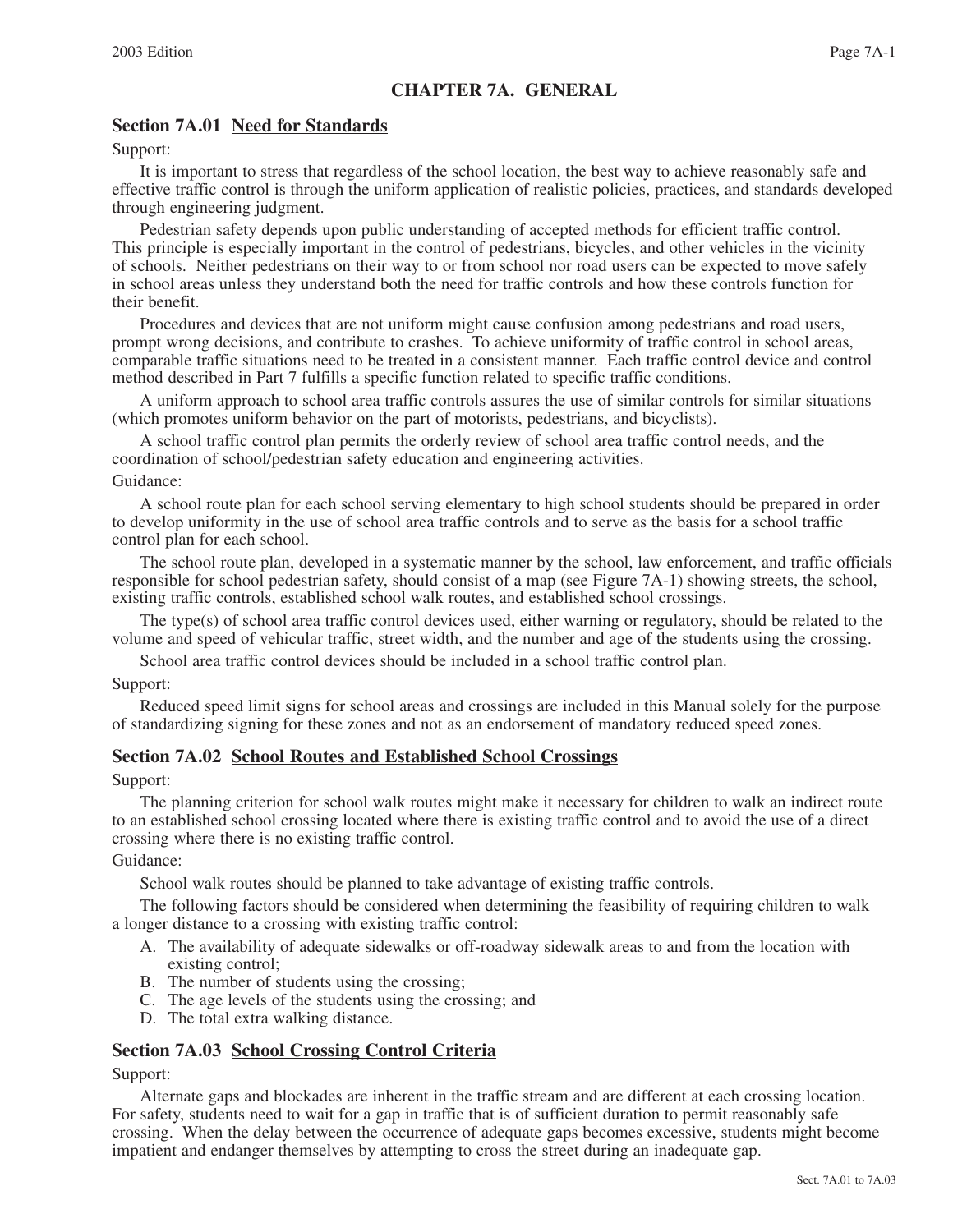

**Figure 7A-1. Example of School Route Plan Map**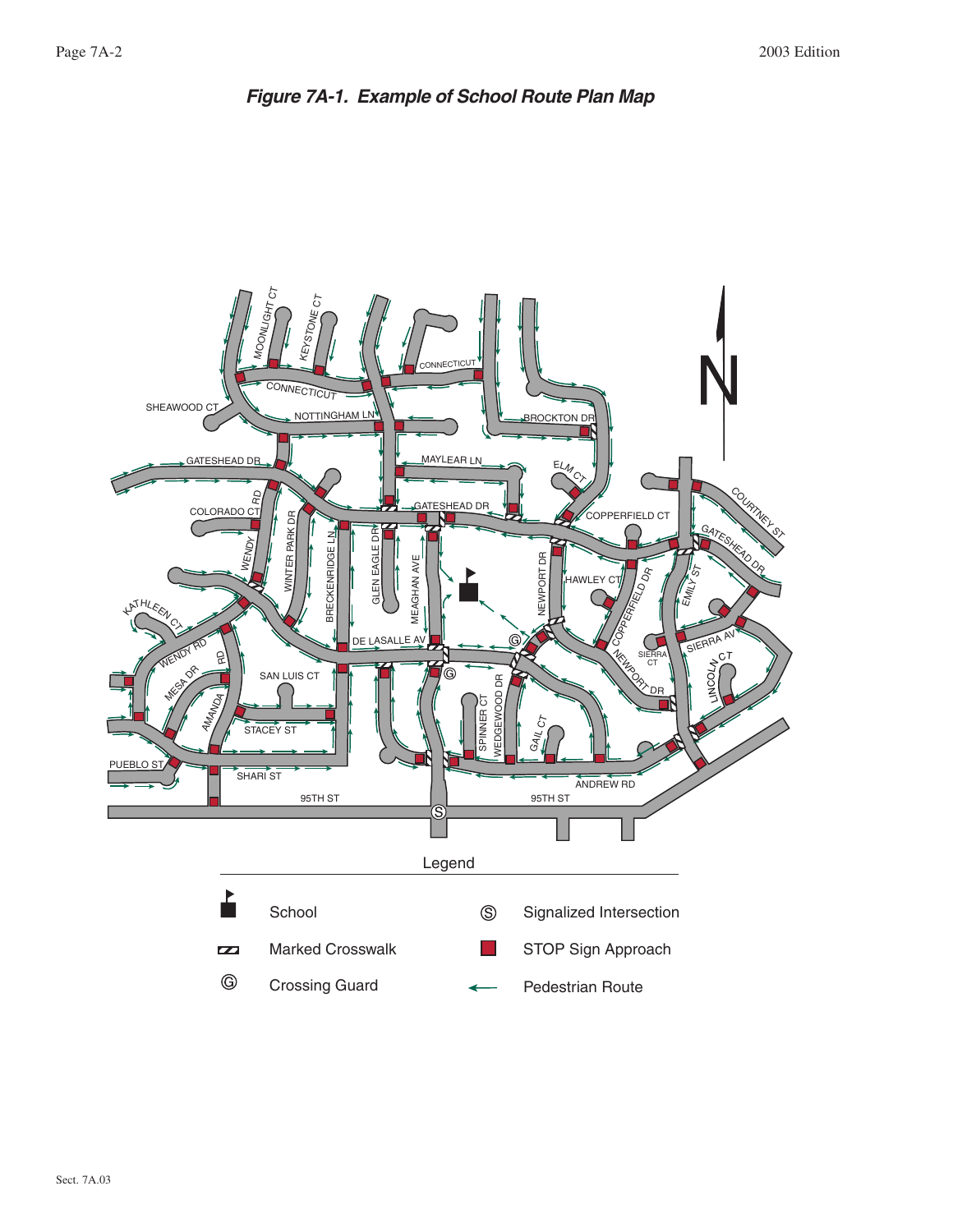A recommended method for determining the frequency and adequacy of gaps in the traffic stream is given in the Institute of Transportation Engineers' publication, "School Trip Safety Program Guidelines" (see Section 1A.11).

# **Section 7A.04 Scope**

# **Standard:**

**Part 7 sets forth basic principles and prescribes standards that shall be followed in the design, application, installation, and maintenance of all traffic control devices (including signs, signals, and markings) and other controls (including adult crossing guards, student patrols, and grade-separated crossings) required for the special pedestrian conditions in school areas.**

# Option:

In-roadway signs for school traffic control areas may be used consistent with the requirements of Sections 2B.12, 7B.08, and 7B.09.

# Support:

Requirements discussed in Chapter 2A and Section 2B.05 are applicable in school areas.

# **Section 7A.05 Application of Standards**

Support:

Sections 1A.02 and 1A.07 contain information regarding the application of standards.

# **Section 7A.06 Engineering Study Required**

Support:

Section 1A.09 contains information regarding engineering studies.

# **Section 7A.07 Maintenance of Traffic Control Devices**

Support:

Section 1A.05 contains information regarding the maintenance of traffic control devices.

# **Section 7A.08 Placement Authority**

Support:

Section 1A.08 contains information regarding placement authority for traffic control devices.

# **Section 7A.09 Unauthorized Devices and Messages**

Support:

Sections 1A.01 and 1A.08 contain information regarding unauthorized devices and messages.

# **Section 7A.10 Meaning of Standard, Guidance, Option, and Support**

# Support:

The introduction to this Manual contains information regarding the meaning of the headings Standard, Guidance, Option, and Support, and the use of the words shall, should, and may.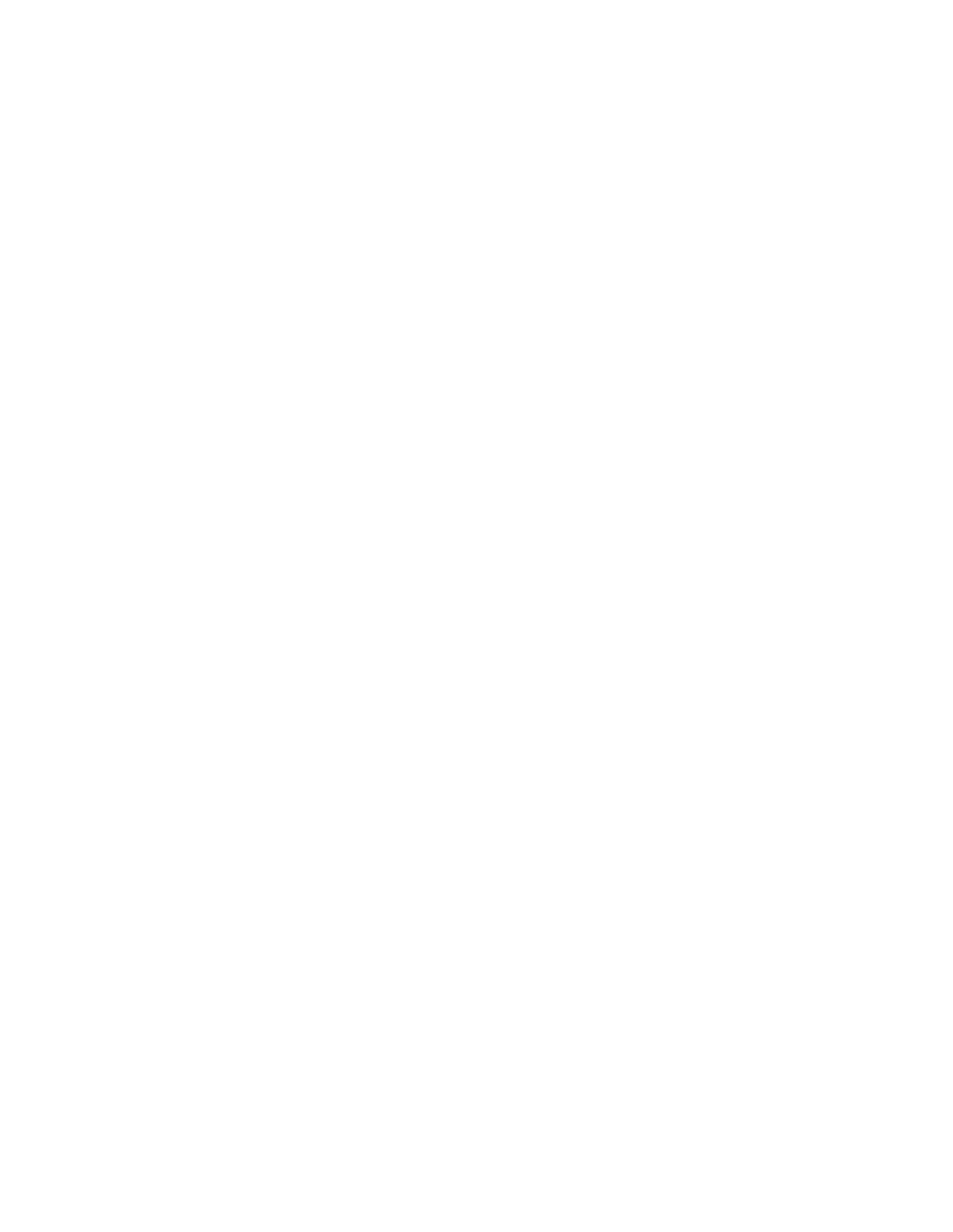# **CHAPTER 7B. SIGNS**

# **Section 7B.01 Size of School Signs**

#### **Standard:**

**The sizes of signs and plaques to be used on conventional roadways in school areas shall be as shown in Table 7B-1.**

**The Conventional Road sign size shall be used on public roads, streets, and highways unless engineering judgment determines that a Minimum or Oversized sign size would be more appropriate.**

#### **The Oversized sign size shall be used on expressways.**

Option:

The Oversized sign size may be used for applications that require increased emphasis, improved recognition, or increased legibility.

The Minimum sign size may be used on local residential streets, in urban areas, and where there are low traffic volumes and low vehicle speeds, as determined by engineering judgment.

# **Section 7B.02 Illumination and Reflectorization**

#### **Standard:**

#### **The signs used for school area traffic control shall be retroreflectorized or illuminated.**

# **Section 7B.03 Position of Signs**

Guidance:

Signs should be placed in positions where they will convey their messages most effectively without restricting lateral clearance or sight distances. Placement therefore should consider highway design, alignment, vehicle speed, and roadside development.

Signs should have a maximum practical clearance from the edge of the traveled way for the safety of vehicles that might leave the roadway and strike the sign supports. Except as noted in the Option, signs should not be closer than 1.8 m (6 ft) from the edge of a paved shoulder, or if none, 3.7 m (12 ft) from the edge of the traveled way.

#### Option:

In urban areas, a lesser clearance of not less than 0.6 m (2 ft) from the face of the curb may be used. In urban areas, where sidewalk width is limited or existing poles are close to the curb, a clearance of 0.3 m (1 ft) from the curb face may be used.

# **Section 7B.04 Height of Signs**

Support:

Section 2A.18 contains information regarding the mounting height of signs.

# **Section 7B.05 Installation of Signs**

Support:

Section 2A.16 contains information regarding the installation of signs.

# **Section 7B.06 Lettering**

Support:

The Federal Highway Administration's "Standard Highway Signs" book (see Section 1A.11) contains information regarding sign lettering.

# **Section 7B.07 Sign Color for School Warning Signs**

#### **Standard:**

**Except as noted in the Option, school warning signs shall have a yellow background with a black legend and border unless otherwise stated in this Manual for a specific sign.**

Option:

All school warning signs in addition to the following signs may have a fluorescent yellow-green background with a black legend and border:

- A. School Advance Warning sign (S1-1);
- B. SCHOOL BUS STOP AHEAD sign (S3-1);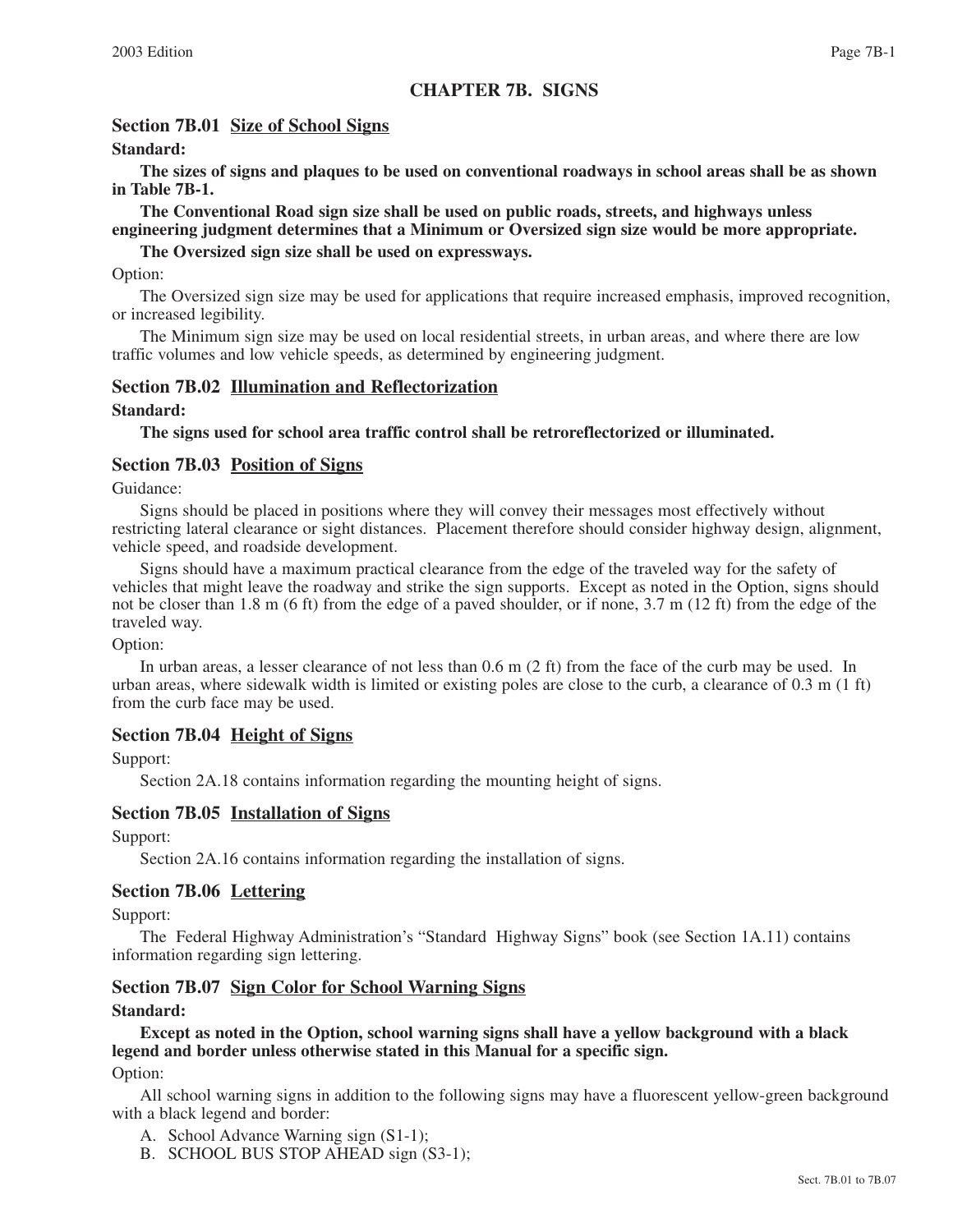| Sign                                             | <b>MUTCD</b><br>Code | <b>Section</b> | Conventional<br>Road                 | <b>Minimum</b>                       | <b>Oversized</b>                             |
|--------------------------------------------------|----------------------|----------------|--------------------------------------|--------------------------------------|----------------------------------------------|
| School Advance<br>Warning                        | $S1-1$               | 7B.08          | 900 x 900 mm<br>(36 x 36 in)         | 750 x 750 mm<br>$(30 \times 30)$ in) | 1200 x 1200 mm<br>$(48 \times 48)$ in)       |
| School Bus Stop Ahead                            | $S3-1$               | 7B.10          | 750 x 750 mm<br>$(30 \times 30)$ in) |                                      | 900 x 900 mm<br>$(36 \times 36)$ in)         |
| <b>Reduced Speed School</b><br>Zone Ahead        | S4-5.<br>S4-5a       | 7B.12          | 900 x 900 mm<br>(36 x 36 in)         | 750 x 750 mm<br>$(30 \times 30)$ in) | 1200 x 1200 mm<br>$(48 \times 48)$ in)       |
| School Speed Limit XX<br>When Flashing (English) | $S5-1$               | 7B.11          | 600 x 1200 mm<br>(24 x 48 in)        |                                      | 900 x 1800 mm<br>$(36 \times 72 \text{ in})$ |
| School Speed Limit XX<br>When Flashing (Metric)  | $S5-1$               | 7B.11          | 600 x 1350 mm<br>(24 x 54 in)        |                                      | 900 x 2100 mm<br>$(36 \times 84)$ in)        |
| End School Zone                                  | $S5-2$               | 7B.13          | 600 x 750 mm<br>(24 x 30 in)         |                                      | 900 x 1200 mm<br>$(36 \times 48)$ in)        |
| Speed Limit (School<br>Use) (English)            | $R2-1$               | 7B.11          | 600 x 750 mm<br>(24 x 30 in)         |                                      | 900 x 1200 mm<br>$(36 \times 48 \text{ in})$ |
| Speed Limit (School<br>Use) (Metric)             | $R2-1$               | 7B.11          | 600 x 900 mm<br>(24 x 36 in)         |                                      | 900 x 1350 mm<br>(36 x 54 in)                |

# *Table 7B-1. Size of School Area Signs and Plaques*

| <b>Plaque</b>                      | <b>MUTCD</b><br>Code | <b>Section</b> | <b>Conventional</b><br>Road                 | <b>Minimum</b> | <b>Oversized</b>                                   |
|------------------------------------|----------------------|----------------|---------------------------------------------|----------------|----------------------------------------------------|
| X:XX to X:XX AM<br>X:XX to X:XX PM | $S4-1$               | 7B.11          | 600 x 250 mm<br>$(24 \times 10 \text{ in})$ |                | $900 \times 450$ mm<br>$(36 \times 18 \text{ in})$ |
| When Children Are<br>Present       | S4-2                 | 7B.11          | 600 x 250 mm<br>$(24 \times 10)$ in)        |                | 900 x 450 mm<br>$(36 \times 18)$ in)               |
| School                             | $S4-3$               | 7B.11          | 600 x 200 mm<br>$(24 \times 8 \text{ in})$  |                | 900 x 300 mm<br>$(36 \times 12 \text{ in})$        |
| When Flashing                      | $S4-4$               | 7B.11          | 600 x 250 mm<br>$(24 \times 10 \text{ in})$ |                | 900 x 450 mm<br>$(36 \times 18 \text{ in})$        |
| Mon-Fri                            | S4-6                 | 7B.11          | 600 x 250 mm<br>$(24 \times 10 \text{ in})$ |                | 900 x 450 mm<br>$(36 \times 18 \text{ in})$        |
| XXX Feet or XXX<br><b>Meters</b>   | W16-2                | 7B.08          | 600 x 450 mm<br>$(24 \times 18 \text{ in})$ |                | 750 x 600 mm<br>$(30 \times 24)$ in)               |
| XXX Ft or XXX m                    | W16-2a               | 7B.08          | 600 x 300 mm<br>$(24 \times 12 \text{ in})$ |                | 750 x 450 mm<br>$(30 \times 18 \text{ in})$        |
| Diagonal Arrow                     | W16-7p               | 7B.09          | 600 x 300 mm<br>$(24 \times 12 \text{ in})$ |                | 750 x 450 mm<br>$(30 \times 18 \text{ in})$        |
| Diagonal Arrow<br>(Optional Size)  | W16-7p               | 7B.09          | 525 x 375 mm<br>$(21 \times 15)$ in)        |                |                                                    |
| Ahead                              | W16-9p               | 7B.08          | 600 x 300 mm<br>$(24 \times 12 \text{ in})$ |                | 750 x 450 mm<br>$(30 \times 18 \text{ in})$        |

- C. SCHOOL plaque (S4-3);
- D. The "SCHOOL" portion of the School Speed Limit sign (S5-1);
- E. XXX FEET plaque (W16-2 series);
- F. AHEAD plaque (W16-9p);
- G. Diagonal Arrow plaque (W16-7p); and
- H. Reduced Speed School Zone Ahead sign (S4-5, S4-5a).

#### Guidance:

When the fluorescent yellow-green background color is used, a systematic approach featuring one background color within a zone or area should be used. The mixing of standard yellow and fluorescent yellowgreen backgrounds within a zone or area should be avoided.

# **Section 7B.08 School Advance Warning Assembly (S1-1 with Supplemental Plaque)**

Guidance:

The School Advance Warning assembly (see Figure 7B-1) should be installed in advance of locations where school buildings or grounds are adjacent to the highway, except where a physical barrier such as fencing separates school children from the highway.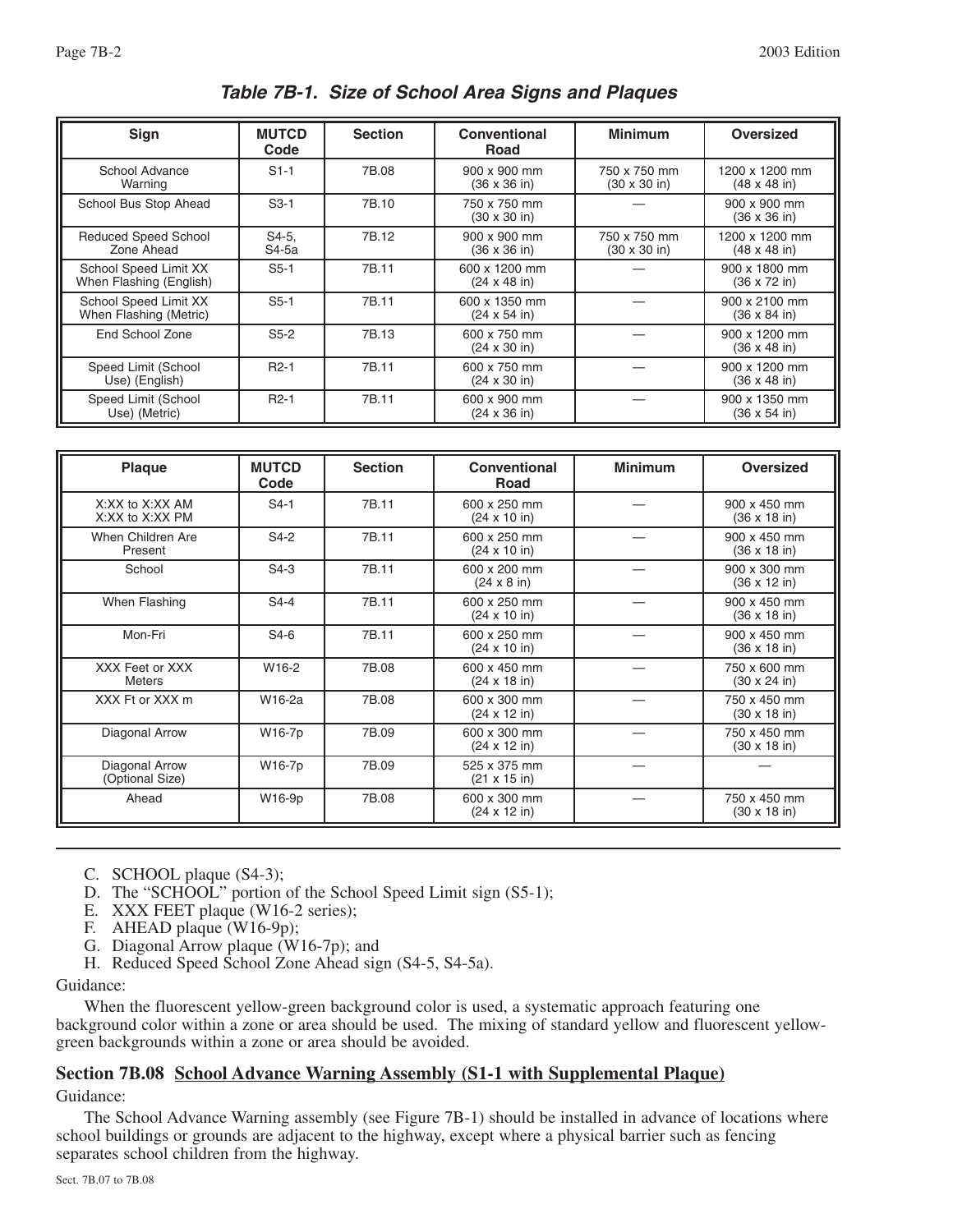#### **Standard:**

**The School Advance Warning assembly shall be used in advance of any installation of the School Crosswalk Warning assembly (see Figure 7B-2), or in advance of the first installation of the School Speed Limit assembly (see Figure 7B-3).**

**If used, the School Advance Warning assembly shall be installed not less than 45 m (150 ft) nor more than 210 m (700 ft) in advance of the school grounds or school crossings.**

**If used, the School Advance Warning assembly shall consist of a School Advance Warning (S1-1) sign supplemented with a plaque with the legend AHEAD (W16-9p) or XXX METERS (XXX FEET) (W16-2 or W16-2a) to provide advance notice to road users of crossing activity.**

#### Option:

A 300 mm (12 in) reduced size in-street School Advance Warning (S1-1) sign (see Figure 7B-4), installed in compliance with the mounting height and breakaway requirements for In-Street Pedestrian Crossing (R1-6 or R1-6a) signs (see Section 2B.12), may be used in advance of a school crossing to supplement the groundmounted school warning signs. A 300 x 150 mm (12 x 6 in) reduced size AHEAD (W16-9p) plaque may be mounted below the reduced size in-street School Advance Warning (S1-1) sign.

# **Section 7B.09 School Crosswalk Warning Assembly (S1-1 with Diagonal Arrow)**

#### **Standard:**

**If used, the School Crosswalk Warning assembly (see Figure 7B-1) shall be installed at the marked crosswalk, or as close to it as possible, and shall consist of a School Advance Warning (S1-1) sign supplemented with a diagonal downward pointing arrow (W16-7p) plaque to show the location of the crossing.**

**The School Crosswalk Warning assembly shall not be used at marked crosswalks other than those adjacent to schools and those on established school pedestrian routes.**

**The School Crosswalk Warning assembly shall not be installed on approaches controlled by a STOP sign.** Guidance:

The School Crosswalk Warning assembly should be installed at marked crosswalk(s), including those at signalized locations, used by students going to and from school (see Figure 7B-2) as determined by an engineering study.

#### Option:

The In-Street Pedestrian Crossing (R1-6 or R1-6a) sign (see Section 2B.12) may be used at unsignalized school crossings. When used at a school crossing, a  $300 \times 100$  mm ( $12 \times 4$  in) SCHOOL (S4-3) plaque (see Figure 7B-4) may be mounted above the sign.

A 300 mm (12 in) reduced size School Advance Warning (S1-1) sign (see Figure 7B-4) may be used at an unsignalized school crossing instead of the In-Street Pedestrian Crossing (R1-6 or R1-6a) sign. A 300 x 150 mm (12 x 6 in) reduced size Diagonal Arrow (W16-7p) plaque may be mounted below the reduced size in-street School Advance Warning (S1-1) sign.

#### **Standard:**

**If an In-Street Pedestrian Crossing sign or a reduced size in-street School Advance Warning (S1-1) sign is placed in the roadway, the sign support shall comply with the mounting height and breakaway requirements for In-Street Pedestrian Crossing (R1-6 or R1-6a) signs (see Section 2B.12).**

**The In-Street Pedestrian Crossing sign and the reduced size in-street School Advance Warning (S1-1) sign shall not be used at signalized locations.**

#### **Section 7B.10 SCHOOL BUS STOP AHEAD Sign (S3-1)**

#### Guidance:

The SCHOOL BUS STOP AHEAD (S3-1) sign (see Figure 7B-1) should be installed in advance of locations where a school bus, when stopped to pick up or discharge passengers, is not visible to road users for a distance of 150 m (500 ft) in advance and where there is no opportunity to relocate the bus stop to provide 150 m (500 ft) of visibility.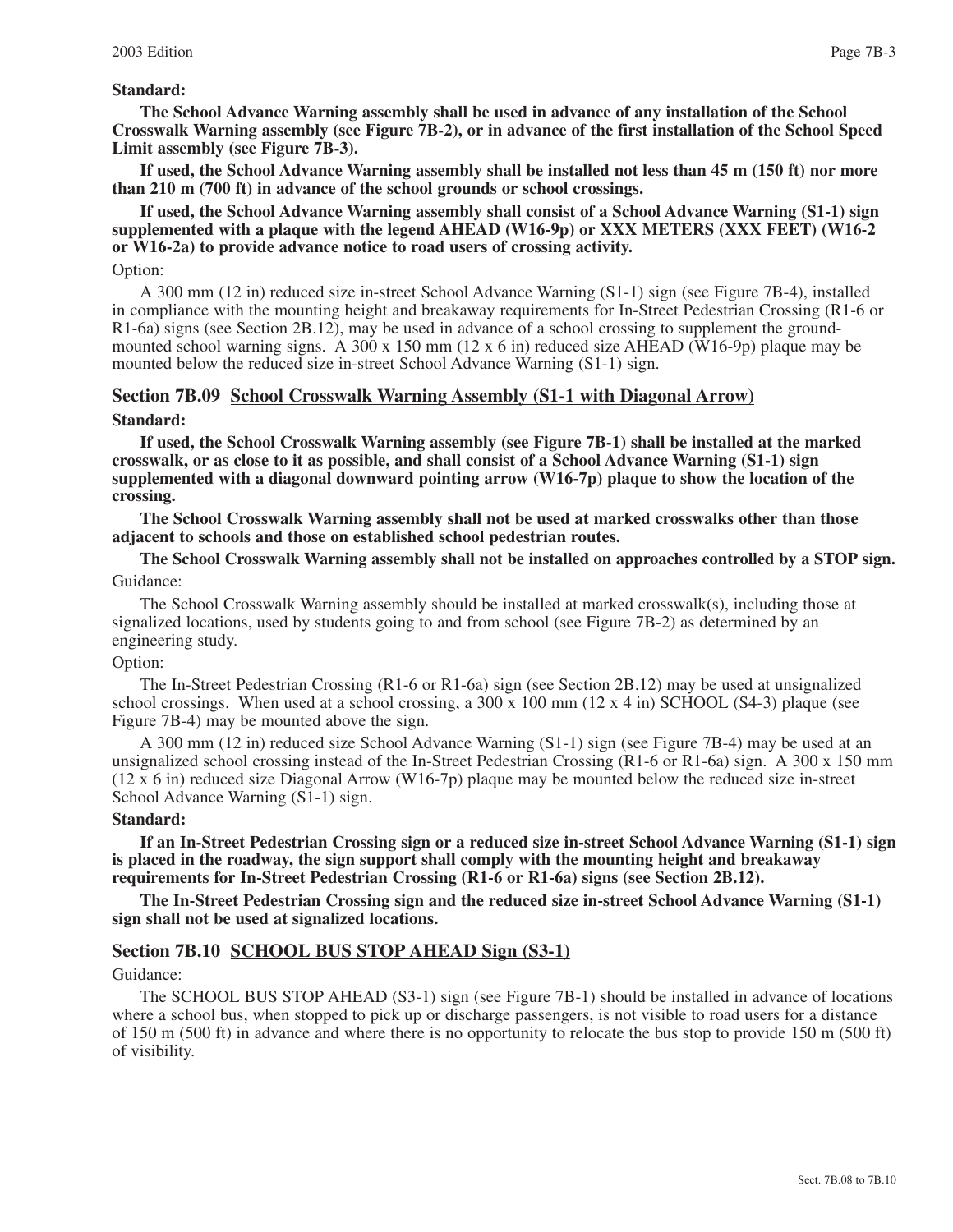# **Figure 7B-1. School Area Signs**

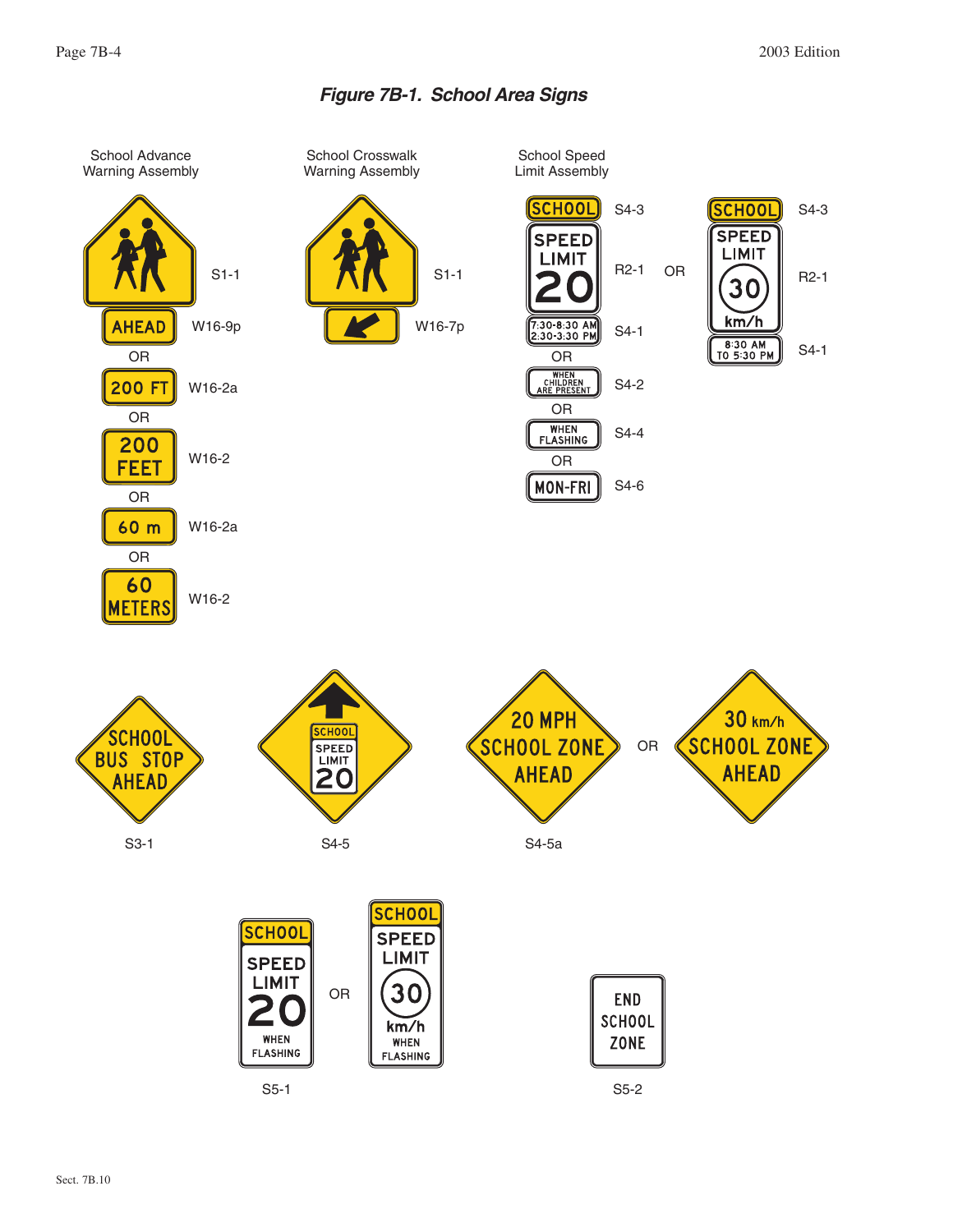

**Figure 7B-2. Examples of Signing for School Crosswalk Warning Assembly**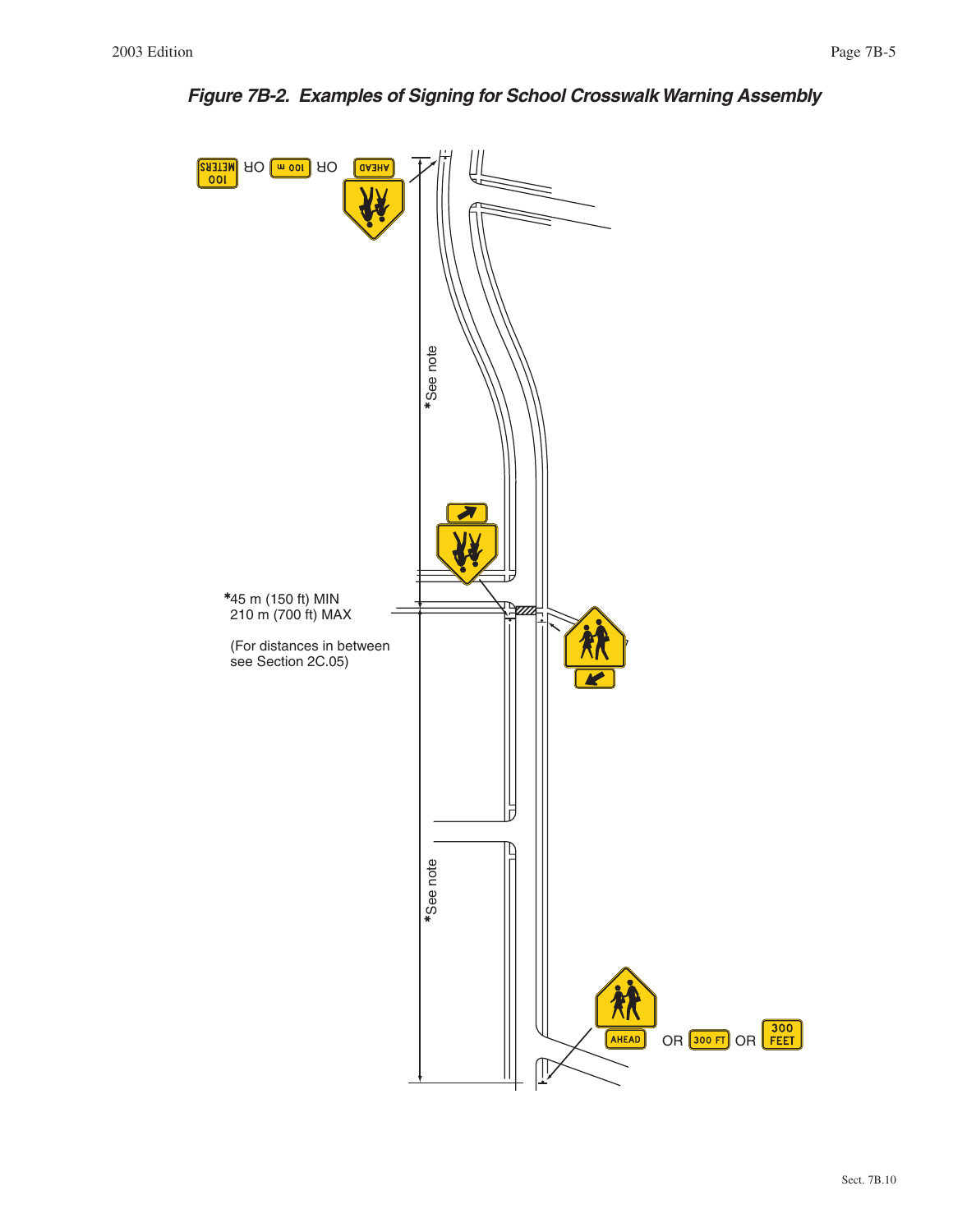

# **Figure 7B-3. Examples of Signing for School Area Traffic Control with School Speed Limits**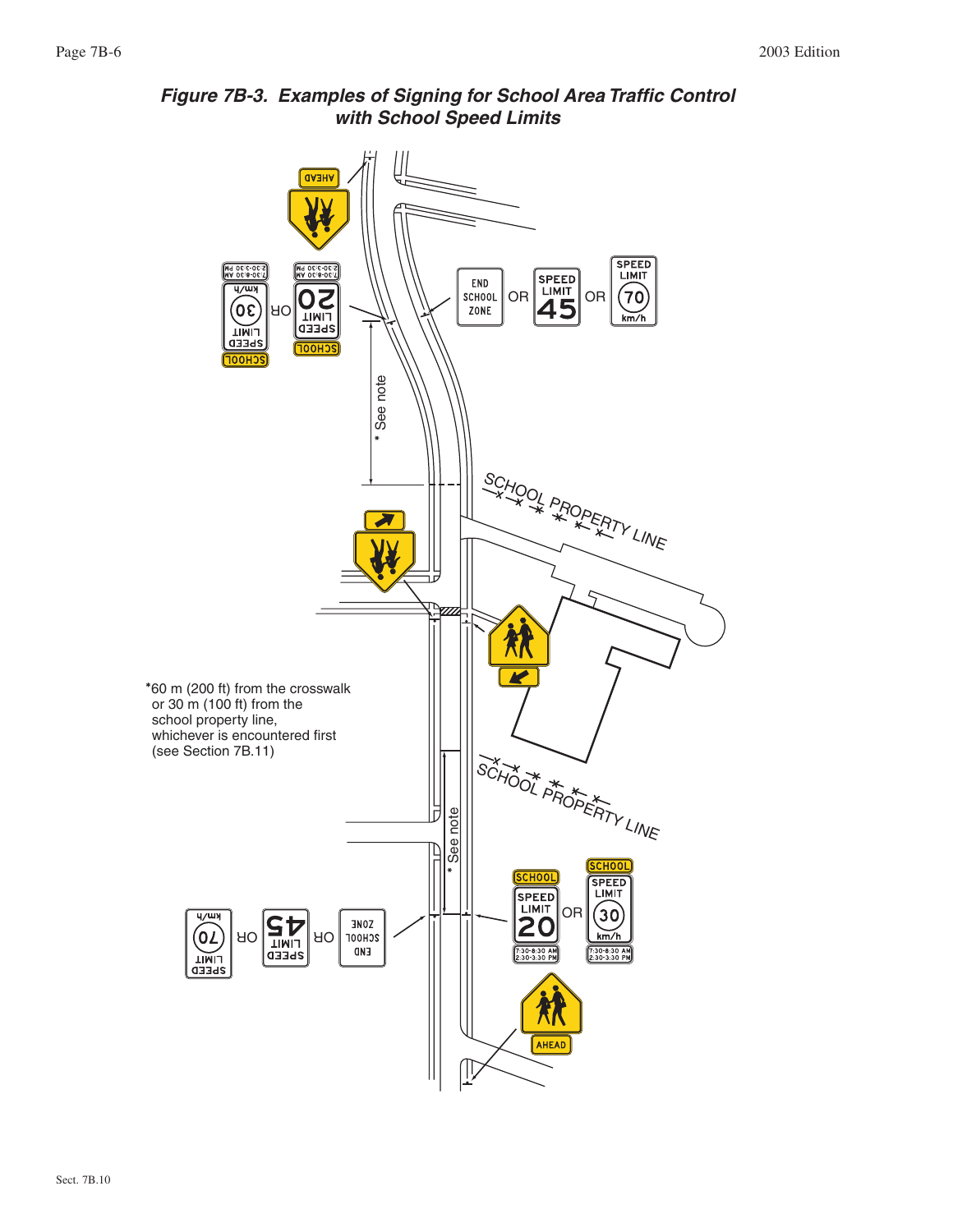# **Figure 7B-4. In-Street Signs in School Areas**

**a - In advance of the school crossing**



# **Section 7B.11 School Speed Limit Assembly (S4-1, S4-2, S4-3, S4-4, S4-6, S5-1) Standard:**

**A School Speed Limit assembly (see Figure 7B-1) or a School Speed Limit (S5-1) sign (see Figure 7B-1) shall be used to indicate the speed limit where a reduced speed zone for a school area has been established (in accordance with law based upon an engineering study) or where a speed limit is specified for such areas by statute. The School Speed Limit assembly or School Speed Limit sign shall be placed at or as near as practical to the point where the reduced speed zone begins.**

Guidance:

The reduced speed zone should begin either at a point 60 m (200 ft) from the crosswalk, or at a point 30 m (100 ft) from the school property line, based on whichever is encountered first as traffic approaches the school. **Standard:**

**The School Speed Limit assembly shall be either a fixed-message sign assembly or a changeable message sign.**

**The fixed-message School Speed Limit assembly shall consist of a top plaque (S4-3) with the legend SCHOOL, a Speed Limit (R2-1) sign, and a bottom plaque (S4-1, S4-2, S4-4, or S4-6) indicating the specific periods of the day and/or days of the week that the special school speed limit is in effect (see Figure 7B-1).**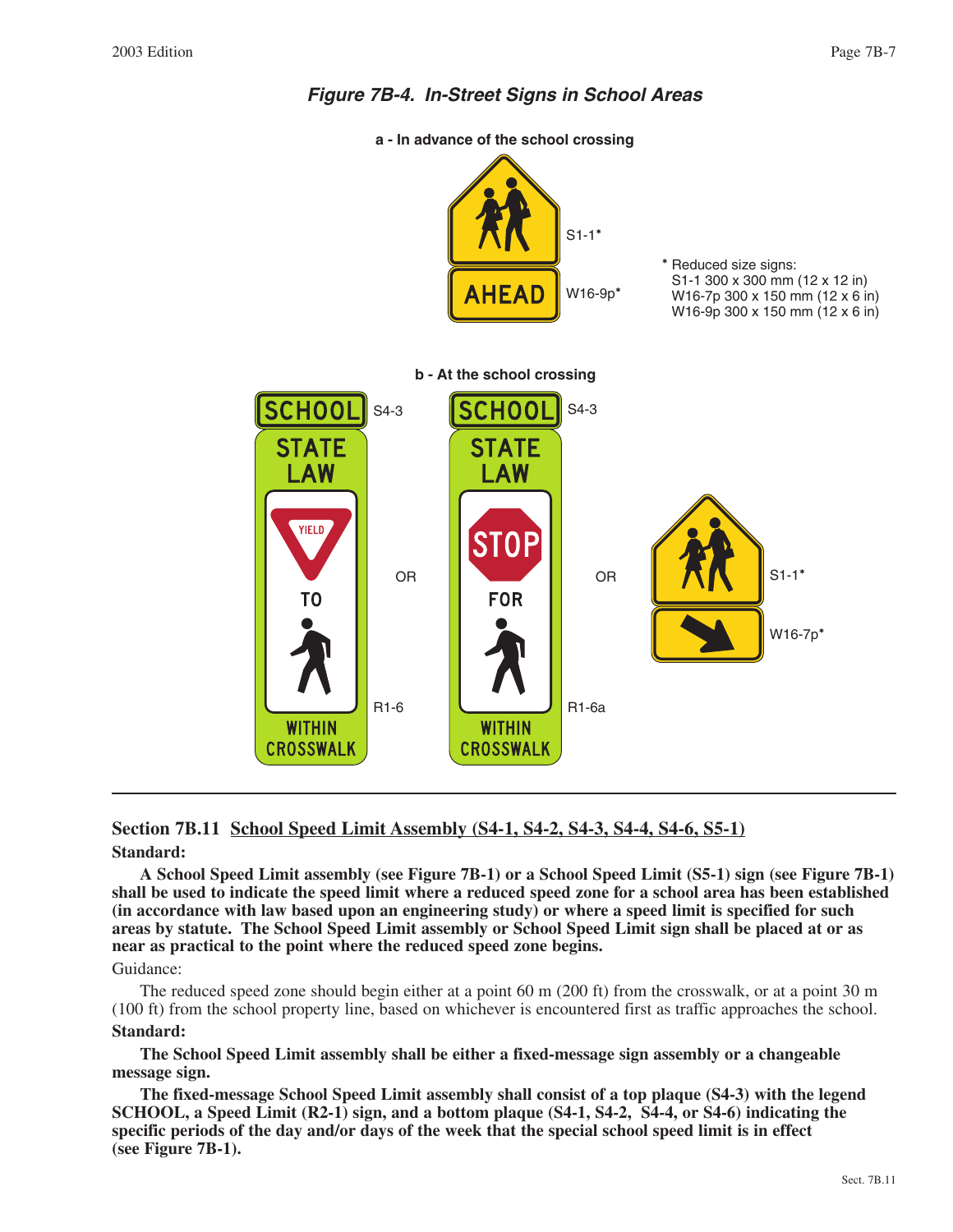# Option:

Changeable message signs (see Sections 2A.07 and 6F.55) may be used to inform drivers of the special school speed limit. If the sign is internally illuminated, it may have a white legend on a black background. Changeable message signs with flashing beacons may be used for the more critical situations, where greater emphasis of the special school speed limit is needed.

# Guidance:

Even though it might not always be practical because of special features to make changeable message signs conform in all respects to the accepted standards, during the periods that the school speed limit is in effect, their basic shape, message, legend layout, and colors should conform to the standards for fixed-message signs.

A confirmation beacon or device to indicate that the speed limit message is in operation should be considered for inclusion on the back of the changeable message sign.

# Option:

Fluorescent yellow-green pixels may be used when school-related messages are shown on a changeable message sign.

Changeable message signs may use blank-out messages or other methods in order to display the school speed limit only during the periods it applies.

Changeable message signs that display the speed of approaching drivers (see Section 2B.13) may be used in a school speed limit zone.

A Speed Limit Sign Beacon also may be used, with a WHEN FLASHING legend, to identify the periods that the school speed limit is in effect. The lenses of the Speed Limit Sign Beacon may be positioned within the face of the School Speed Limit (S5-1) sign (see Figure 7B-1).

A FINES HIGHER (R2-6) sign (see Section 2B.17) may be used to advise road users when increased fines are imposed for traffic violations in school zones.

# **Section 7B.12 Reduced Speed School Zone Ahead Sign (S4-5, S4-5a)**

# Option:

The Reduced Speed School Zone Ahead (S4-5, S4-5a) sign (see Figure 7B-1) may be used to inform road users of a reduced speed zone when engineering judgment indicates that advance notice would be appropriate. **Standard:**

**If used, the Reduced Speed School Zone Ahead sign shall be followed by a School Speed Limit sign or a School Speed Limit assembly.**

**The speed limit displayed on the Reduced Speed School Zone Ahead sign shall be identical to the speed limit displayed on the subsequent School Speed Limit sign or School Speed Limit assembly.**

# **Section 7B.13 END SCHOOL ZONE Sign (S5-2)**

# **Standard:**

**The end of an authorized and posted school speed zone shall be marked with a standard Speed Limit sign showing the speed limit for the section of highway that follows or with an END SCHOOL ZONE (S5-2) sign (see Figure 7B-1).**

# **Section 7B.14 Parking and Stopping Signs (R7 and R8 Series)**

# Option:

Parking and stopping regulatory signs may be used to prevent parked or waiting vehicles from blocking pedestrians' views, and drivers' views of pedestrians, and to control vehicles as a part of the school traffic plan. Support:

Parking signs and other signs governing the stopping and standing of vehicles in school areas cover a wide variety of regulations. Typical examples of regulations are as follows:

A. No Parking X:XX AM to X:XX PM School Days Only;

B. No Stopping X:XX AM to X:XX PM School Days Only;

C. X Min Loading X:XX AM to X:XX PM School Days Only; and

D. No Standing X:XX AM to X:XX PM School Days Only.

Sections 2B.39, 2B.40, and 2B.41 contain information regarding the signing of parking regulations in school zone areas.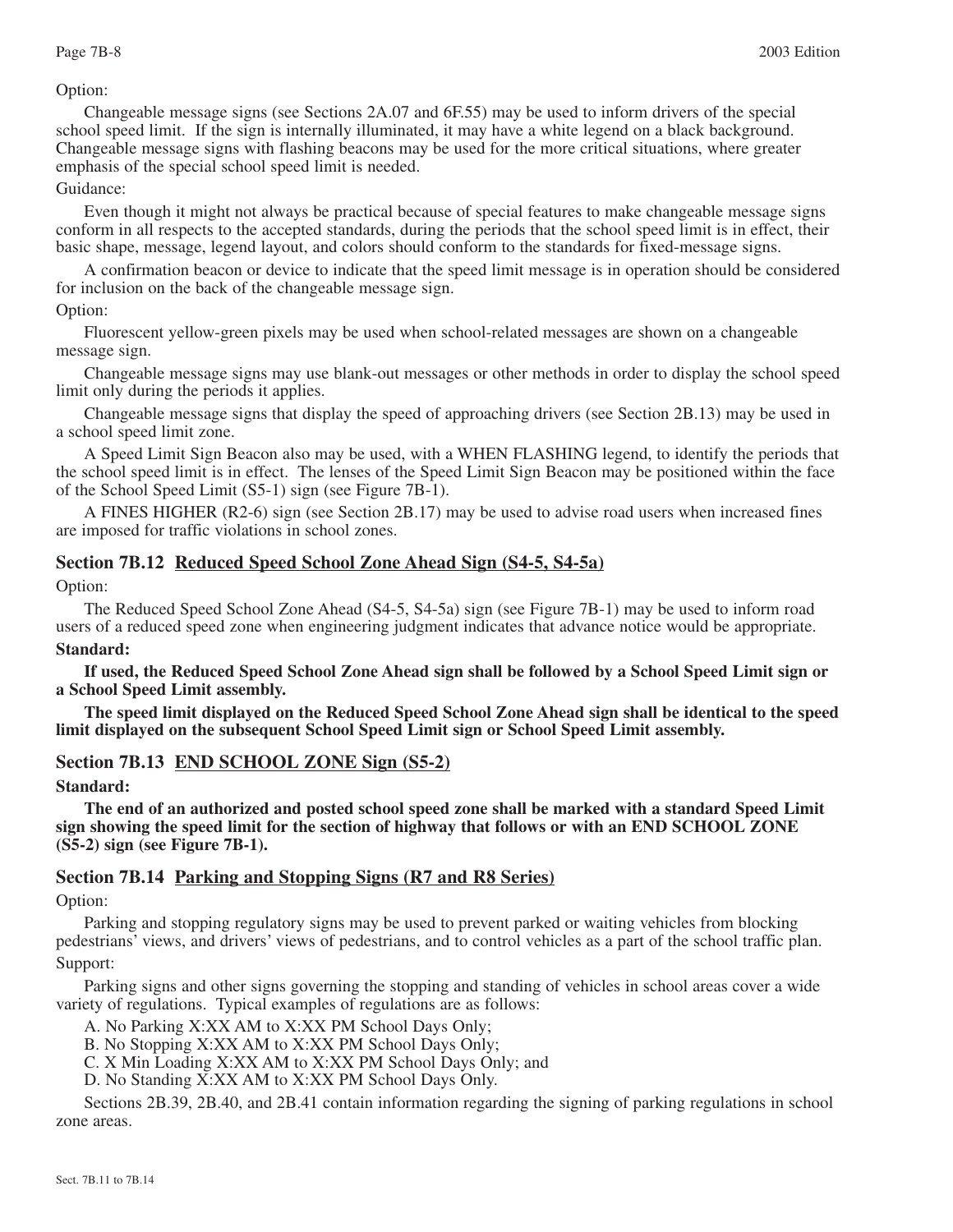# **CHAPTER 7C. MARKINGS**

# **Section 7C.01 Functions and Limitations**

#### Support:

Markings have definite and important functions in a proper scheme of school area traffic control. In some cases, they are used to supplement the regulations or warnings provided by other devices, such as traffic signs or signals. In other instances, they are used alone and produce results that cannot be obtained by the use of any other device. In such cases they serve as an effective means of conveying certain regulations, guidance, and warnings that could not otherwise be made clearly understandable.

Pavement markings have limitations. They might be obliterated by snow, might not be clearly visible when wet, and might not be durable when subjected to heavy traffic. In spite of these limitations, they have the advantage, under favorable conditions, of conveying warnings or information to the road user without diverting attention from the road.

# **Section 7C.02 Standardization of Application**

#### **Standard:**

**Each standard marking shall be used only to convey the meaning prescribed for it in this Manual.**

# **Section 7C.03 Crosswalk Markings**

Support:

Crosswalk markings provide guidance for pedestrians who are crossing roadways by defining and delineating paths on approaches to and within signalized intersections, and on approaches to other intersections where traffic stops.

Crosswalk markings also serve to alert road users of a pedestrian crossing point across roadways not controlled by highway traffic signals or STOP signs.

At nonintersection locations, crosswalk markings legally establish the crosswalk.

#### **Standard:**

#### **When transverse crosswalk lines are used, they shall be solid white, marking both edges of the crosswalk, except as noted in the Option. They shall be not less than 150 mm (6 in) nor greater than 600 mm (24 in) in width.**

#### Guidance:

If transverse lines are used to mark a crosswalk, the gap between the lines should not be less than 1.8 m (6 ft). If diagonal or longitudinal lines are used without transverse lines to mark a crosswalk, the crosswalk should be not less than 1.8 m (6 ft) wide.

Crosswalk lines on both sides of the crosswalk should extend across the full width of pavement or to the edge of the intersecting crosswalk to discourage diagonal walking between crosswalks.

Crosswalks should be marked at all intersections on established routes to school where there is substantial conflict between motorists, bicyclists, and pedestrian movements, where students are encouraged to cross between intersections, or where students would not otherwise recognize the proper place to cross (see Figure 7A-1).

Crosswalk lines should not be used indiscriminately. An engineering study should be performed before they are installed at locations away from traffic control signals or STOP signs. Option:

For added visibility, the area of the crosswalk may be marked with white diagonal lines at a 45-degree angle to the line of the crosswalk or with white longitudinal lines parallel to traffic flow. When diagonal or longitudinal lines are used to mark a crosswalk, the transverse crosswalk lines may be omitted.

#### Guidance:

The diagonal or longitudinal lines should be 300 to 600 mm (12 to 24 in) wide and spaced 300 to 1500 mm (12 to 60 in) apart. The spacing design should avoid the wheel paths.

# **Section 7C.04 Stop and Yield Lines**

# **Standard:**

**If used, stop lines shall consist of solid white lines extending across approach lanes to indicate the point at which the stop is intended or required to be made.**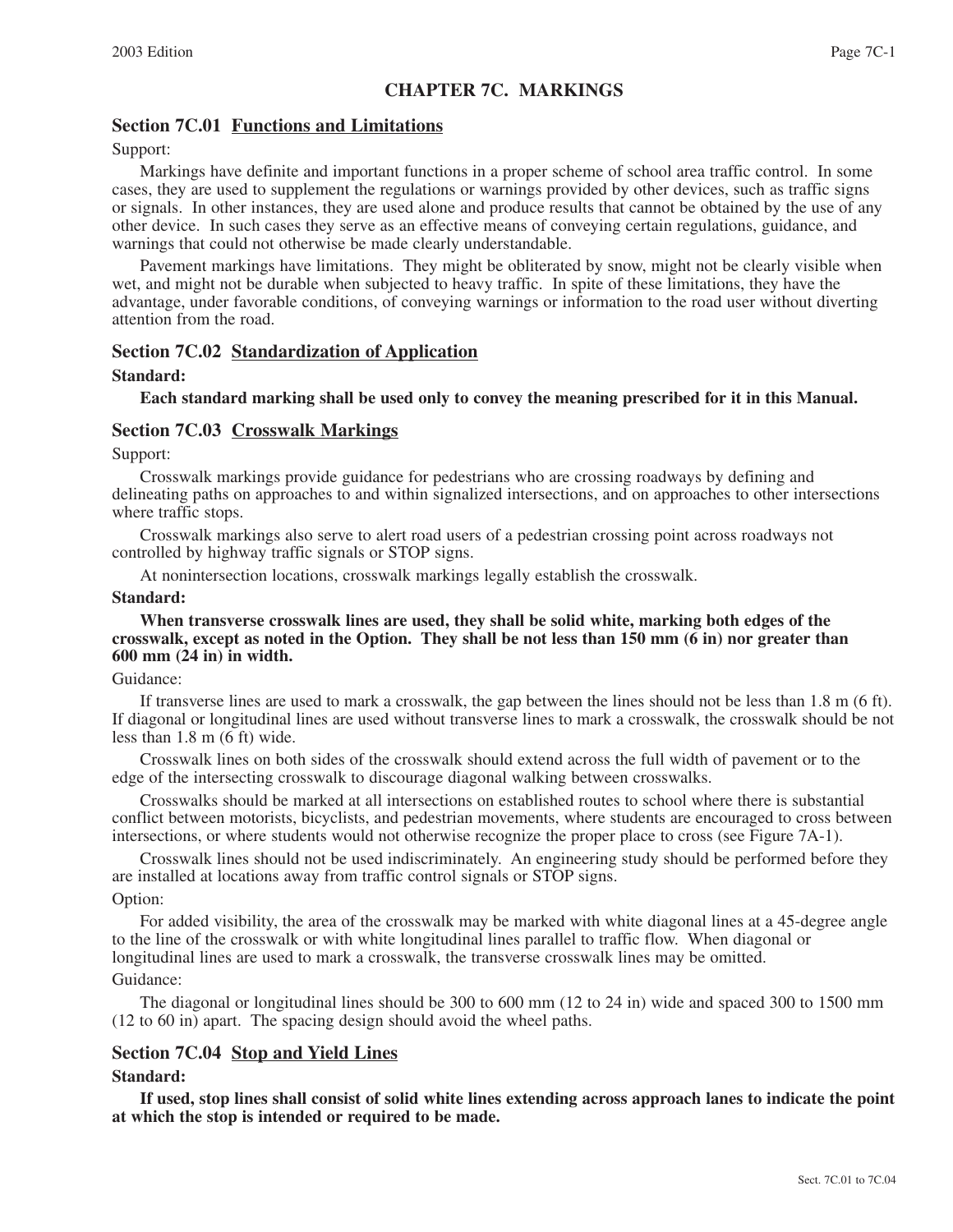# **If used, yield lines (see Figure 3B-14) shall consist of a row of solid white isosceles triangles pointing toward approaching vehicles extending across approach lanes to indicate the point at which the yield is intended or required to be made.**

# Guidance:

Stop lines should be 300 to 600 mm (12 to 24 in) wide.

Stop lines should be used to indicate the point behind which vehicles are required to stop, in compliance with a STOP (R1-1) sign (see Figure 2B-1), traffic control signal, or some other traffic control device.

The individual triangles comprising the yield line should have a base of 300 to 600 mm (12 to 24 in) wide and a height equal to 1.5 times the base. The space between the triangles should be 75 to 300 mm (3 to 12 in). Option:

Yield lines may be used to indicate the point behind which vehicles are required to yield in compliance with a YIELD (R1-2) sign (see Figure 2B-1) or a Yield Here to Pedestrians (R1-5 or R1-5a) sign (see Figure 2B-2). Guidance:

If used, stop and yield lines should be placed a minimum of 1.2 m (4 ft) in advance of and parallel to the nearest crosswalk line at controlled intersections, except for yield lines at roundabout intersections as provided for in Section 3B.24 and at midblock crosswalks. In the absence of a marked crosswalk, the stop line or yield line should be placed at the desired stopping or yielding point, but should be placed no more than 9 m (30 ft) nor less than 1.2 m (4 ft) from the nearest edge of the intersecting traveled way. Stop lines should be placed to allow sufficient sight distance to all other approaches to an intersection.

If used at an unsignalized midblock crosswalk, yield lines should be placed adjacent to the Yield Here to Pedestrians sign located 6.1 to 15 m (20 to 50 ft) in advance of the nearest crosswalk line, and parking should be prohibited in the area between the yield line and the crosswalk (see Figure 3B-15).

Stop lines at midblock signalized locations should be placed at least 12 m (40 ft) in advance of the nearest signal indication (see Section 4D.15).

# Support:

Drivers who yield too close to crosswalks on multi-lane approaches place pedestrians at risk by blocking other drivers' views of pedestrians, and pedestrians' views of other vehicles.

# **Section 7C.05 Curb Markings for Parking Regulations**

# **Standard:**

#### **Signs shall be used with curb markings in those areas where curb markings are frequently obliterated by snow and ice accumulation, unless the no parking zone is controlled by statute or local ordinance.** Guidance:

When curb markings are used without signs to convey parking regulations, a legible word marking regarding the regulation (such as "No Parking" or "No Standing") should be placed on the curb.

# Option:

Local highway agencies may prescribe special colors for curb markings to supplement standard signs for parking regulation.

# Support:

Since yellow and white curb markings are frequently used for curb delineation and visibility, it is advisable to establish parking regulations through the installation of standard signs (see Sections 2B.39 through 2B.41).

# **Section 7C.06 Pavement Word and Symbol Markings**

# Support:

Word and symbol markings on the pavement are used for the purpose of guiding, warning, or regulating traffic. Symbol messages are preferable to word messages.

# **Standard:**

# **Word and symbol markings shall be white. Word and symbol markings shall not be used for mandatory messages except in support of standard signs.**

# Guidance:

Letters and numerals should be 1.8 m (6 ft) or more in height. All letters, numerals, and symbols should be in accordance with the Federal Highway Administration's "Standard Highway Signs" book (see Section 1A.11).

Word and symbol markings should not exceed three lines of information.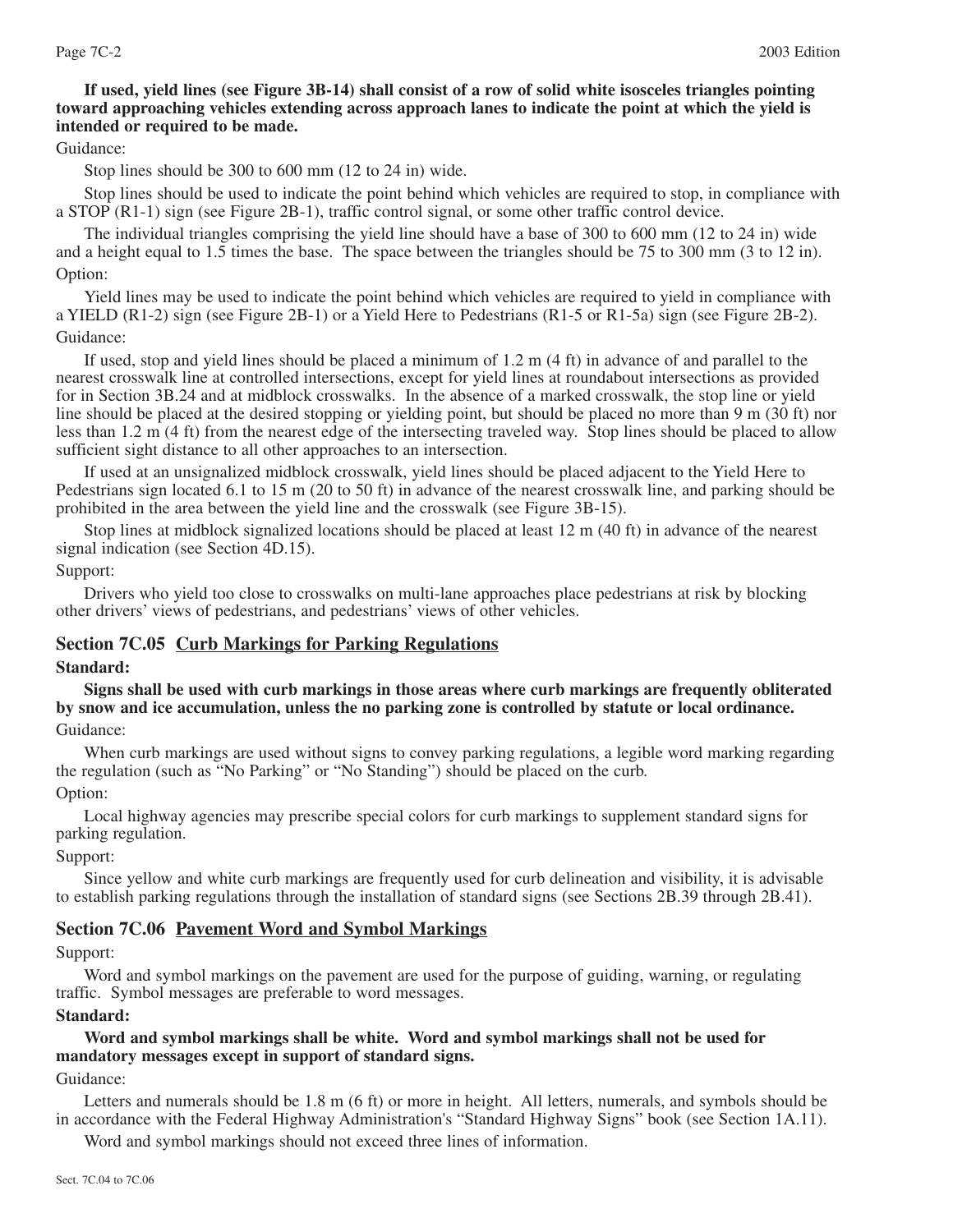If a pavement marking word message consists of more than one line of information, it should read in the direction of travel. The first word of the message should be nearest to the road user.

The longitudinal space between word or symbol message markings, including arrow markings, should be at least four times the height of the characters for low speed roads, but not more than ten times the height of the characters under any conditions.

The number of different word and symbol markings used should be minimized to provide effective guidance and avoid misunderstanding.

Except as noted in the Option below, pavement word and symbol markings should be no more than one lane in width.

#### Option:

The SCHOOL word marking may extend to the width of two approach lanes (see Figure 7C-1). Guidance:

If the two-lane SCHOOL word marking is used, the letters should be 3 m (10 ft) or more in height.

**Figure 7C-1. Two-Lane Pavement Marking of "SCHOOL"**

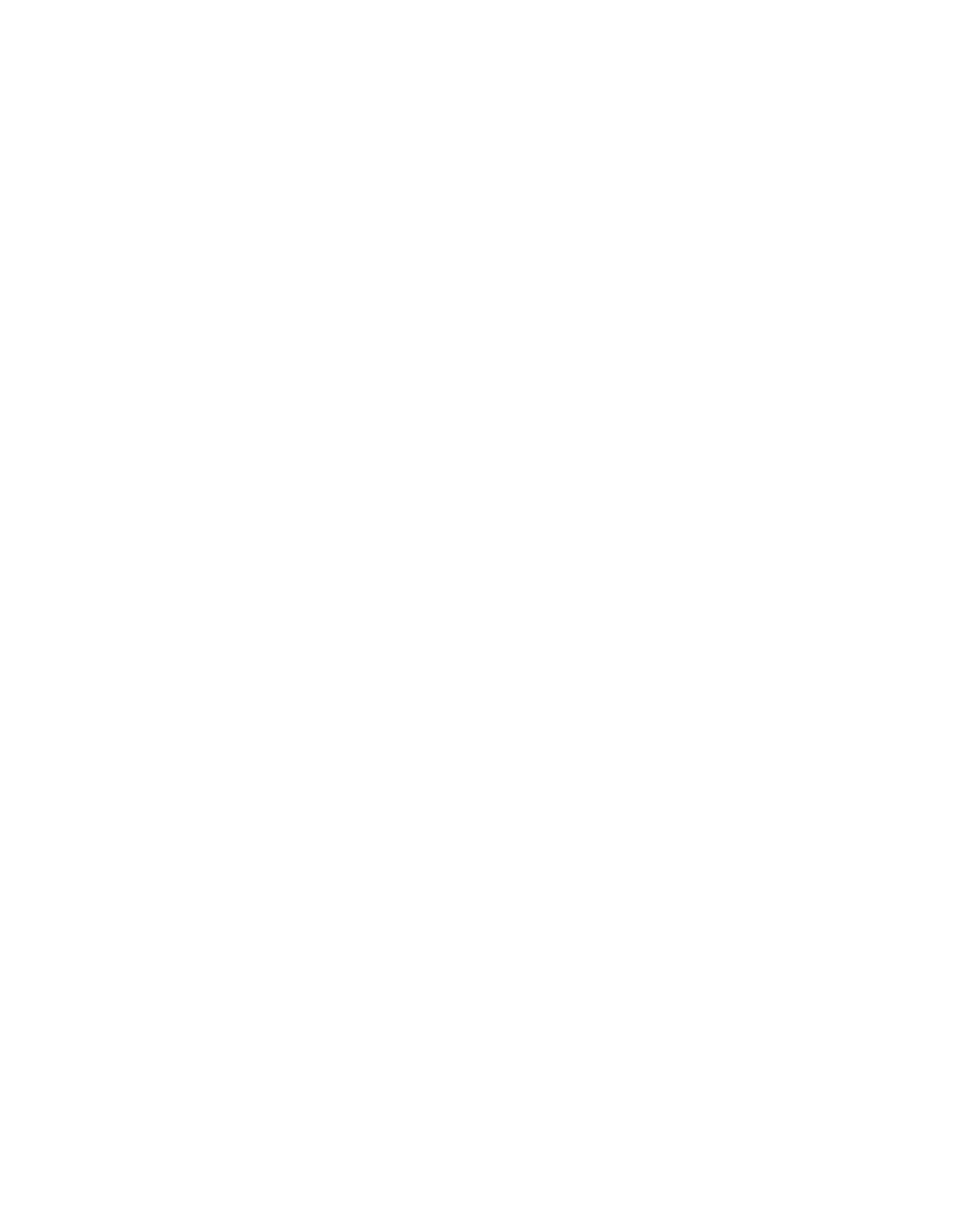# **CHAPTER 7D. SIGNALS**

# **Section 7D.01 General**

# Support:

Part 4 contains information regarding highway traffic signals in school areas. The School Crossing signal warrant is described in Section 4C.06.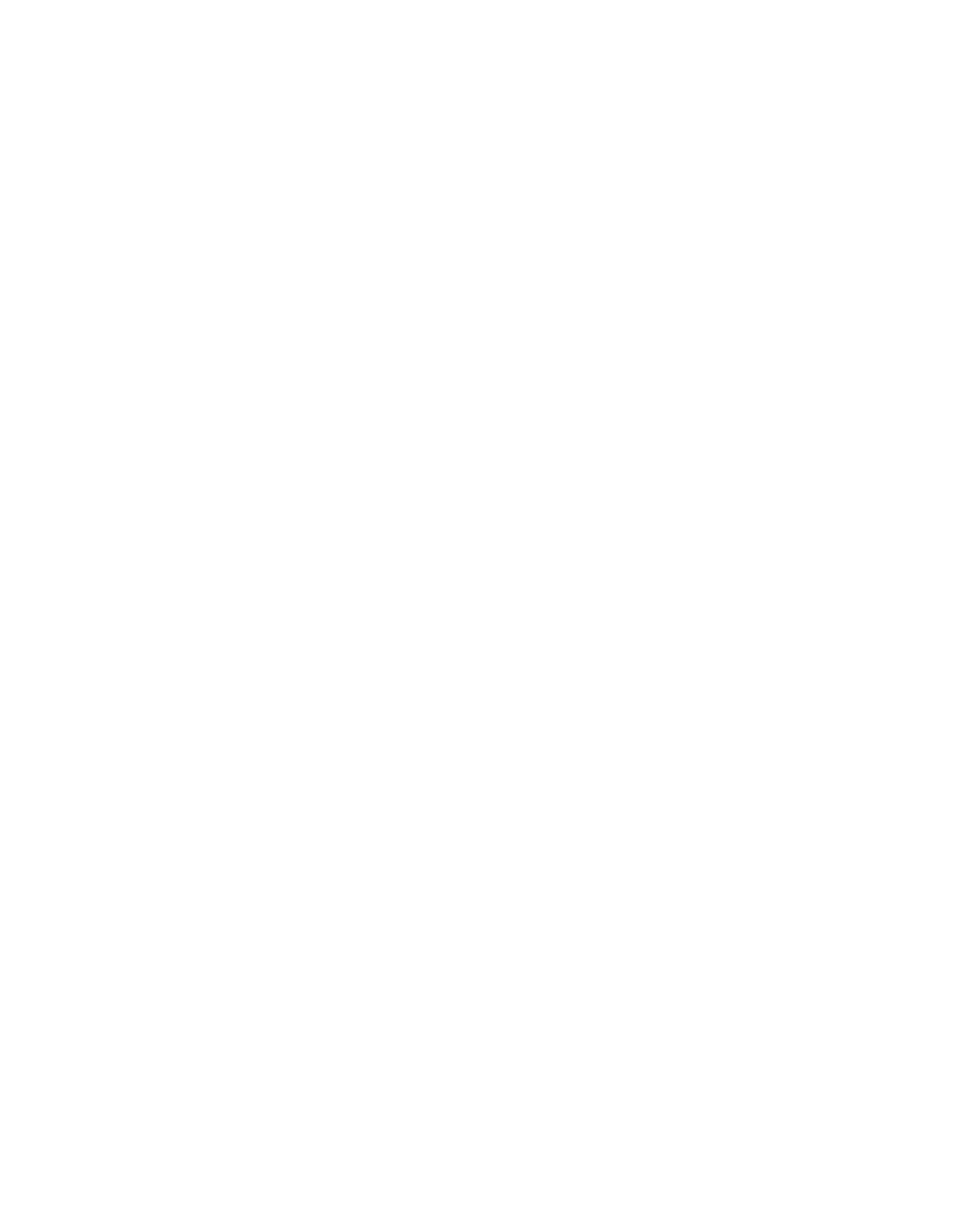# **CHAPTER 7E. CROSSING SUPERVISION**

# **Section 7E.01 Types of Crossing Supervision**

# Support:

There are two types of school crossing supervision:

- A. Adult control of pedestrians and vehicles by adult crossing guards or uniformed law enforcement officers; and
- B. Student control of only pedestrians with student patrols.

Information for the organization, operation, and administration of an adult crossing guard program are given in "Civilian Guards For School Crossings" (available from the Center for Public Safety of Northwestern University, 405 Church Street, Evanston, IL 60204) and "Adult School Crossing Guards" (available from the American Automobile Association, 1000 AAA Drive, Heathrow, FL 32746).

Information for the organization, administration and operation of a student patrol program are given in "Policies and Practices for School Safety Patrols" (available from the American Automobile Association, 1000 AAA Drive, Heathrow, FL 32746).

# **Section 7E.02 Adult Crossing Guards**

Option:

Adult crossing guards may be used to provide gaps in traffic at school crossings where an engineering study has shown that adequate gaps need to be created (see Section 7A.03), and where authorized by law.

# **Section 7E.03 Qualifications of Adult Crossing Guards**

Support:

High standards for selection of adult crossing guards are essential.

Guidance:

Adult crossing guards should possess the following qualifications:

- A. Average intelligence;
- B Good physical condition, including sight, hearing, and mobility;
- C. Mental alertness;
- D. Neat appearance;
- E. Good character;
- F. Dependability; and
- G. Sense of responsibility for safety of students.

# **Section 7E.04 Uniform of Adult Crossing Guards and Student Patrols**

Guidance:

Adult crossing guards should be uniformed so that road users and pedestrians can recognize them and respond to their signals. The uniforms should be distinctively different from those worn by regular law enforcement officers.

# **Standard:**

**Adult crossing guards shall wear high-visibility retroreflective safety apparel labeled as ANSI 107-1999 standard performance for Class 2 as described in Section 6E.02.**

# **Student patrols shall wear high-visibility retroreflective safety apparel labeled as ANSI 107-1999 standard performance for Class 1 as described in Section 6E.02.**

#### Guidance:

Law enforcement officers should wear high-visibility retroreflective material over their uniforms when directing nighttime operations.

# **Section 7E.05 Operating Procedures for Adult Crossing Guards**

Guidance:

Adult crossing guards should not direct traffic in the usual law enforcement regulatory sense. In the control of traffic, they should pick opportune times to create a reasonably safe gap. At these times, they should stand in the roadway to indicate that pedestrians are about to use or are using the crosswalk, and that all vehicular traffic must stop.

Adult crossing guards should use a STOP paddle. The STOP paddle should be the primary handsignaling device.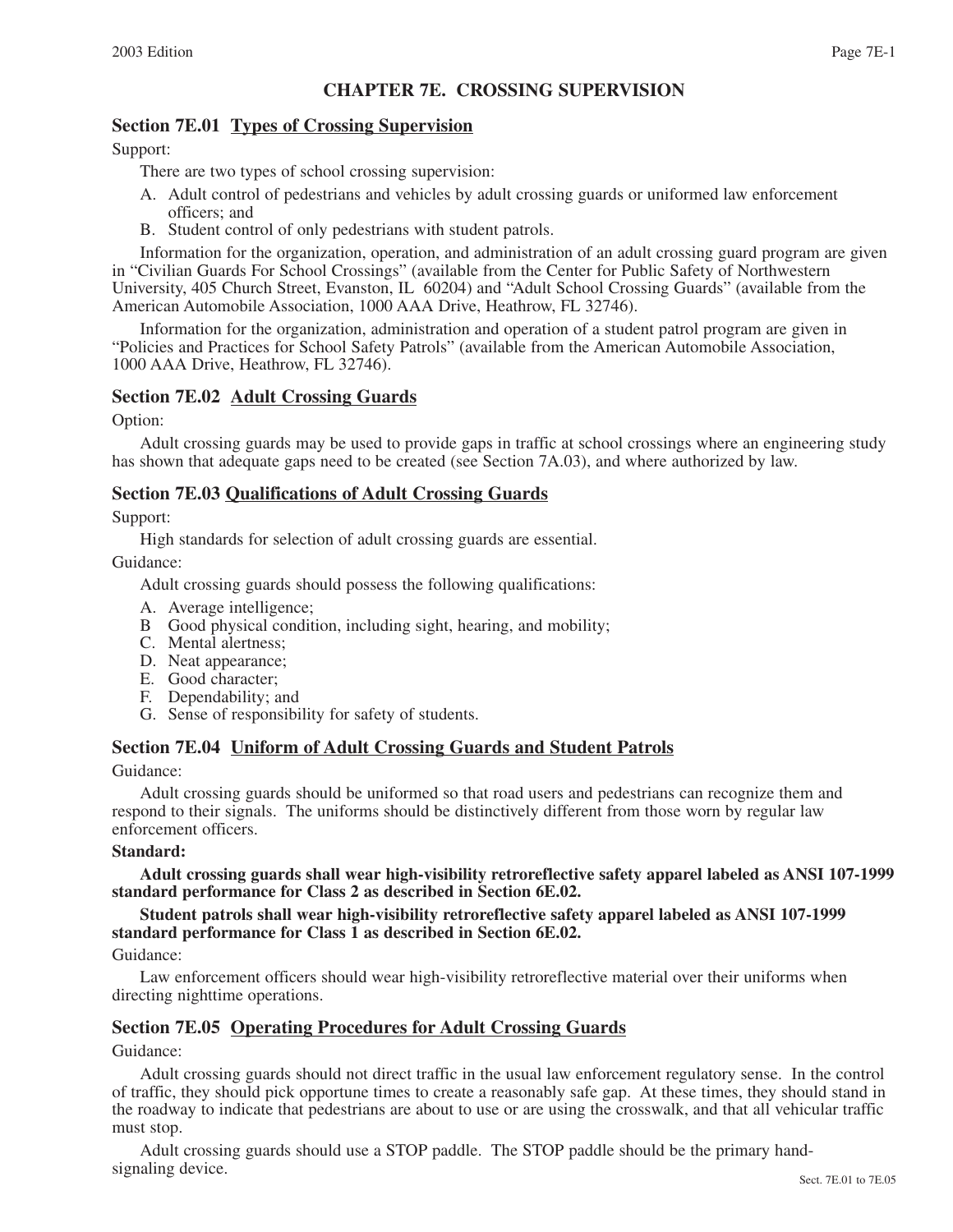# **Standard:**

**The STOP paddle shall be an octagonal shape. The background of the STOP face shall be red with at least 150 mm (6 in) series capital white letters and border. The paddle shall be at least 450 mm (18 in) in size and have the word message STOP on both sides. The paddle shall be retroreflectorized or illuminated when used during hours of darkness.**

Option:

The STOP paddle may be modified to improve conspicuity by incorporating red or white flashing lights on both sides of the paddle. The red or white flashing lights may be arranged in any of the following patterns:

- A. Two red or white lights centered vertically above and below the STOP legend;
- B. Two red or white lights centered horizontally on each side of the STOP legend;
- C. One red or white light centered below the STOP legend; or
- D. A series of eight or more small red or white lights no larger than 6 mm (0..25 in) in diameter along the outer edge of the paddle, arranged in an octagonal pattern at the eight corners of the STOP paddle. More than eight lights may be used only if the arrangement of the lights is such that it clearly conveys the octagonal shape of the STOP paddle.
- E. A series of white lights forming the shapes of the letters in the legend.

#### **Standard:**

**If flashing lights are used on the STOP paddle, the flash rate shall be at least 50, but not more than 60, flash periods per minute.**

# **Section 7E.06 Uniformed Law Enforcement Officers**

Option:

Uniformed law enforcement officers may be used for school crossing supervision.

# **Section 7E.07 Student Patrols**

Option:

Students patrols may be used to direct and control pedestrians at crossings near schools where adequate gaps in traffic occur frequently enough so that gaps do not need to be created.

Student patrols may be used to direct and control pedestrians at signalized intersections where turning movements are not a significant problem, and may be used to assist adult crossing guards in the control of pedestrians at crossing locations used by large numbers of pedestrians.

Guidance:

Student patrols should not be responsible for directing vehicular traffic. They should not function as uniformed law enforcement officers or adult crossing guards.

# **Section 7E.08 Choice of Student Patrols**

Guidance:

Student patrols should be carefully selected. They should be students from the fifth grade or higher. Leadership and reliability should be determining qualities for patrol membership.

Parental approval should be obtained in writing before a student is used as a member of a student patrol.

# **Section 7E.09 Operating Procedures for Student Patrols**

Guidance:

Student patrols should use a flagging device to stop pedestrians behind the curb or edge of the roadway, and should allow them to cross only when there is an adequate gap in traffic.

# **Standard:**

# **Flagging devices used during periods of twilight or darkness shall be retroreflective or illuminated. Because they are not authorized to direct vehicular traffic, student patrols shall not use a STOP paddle.**